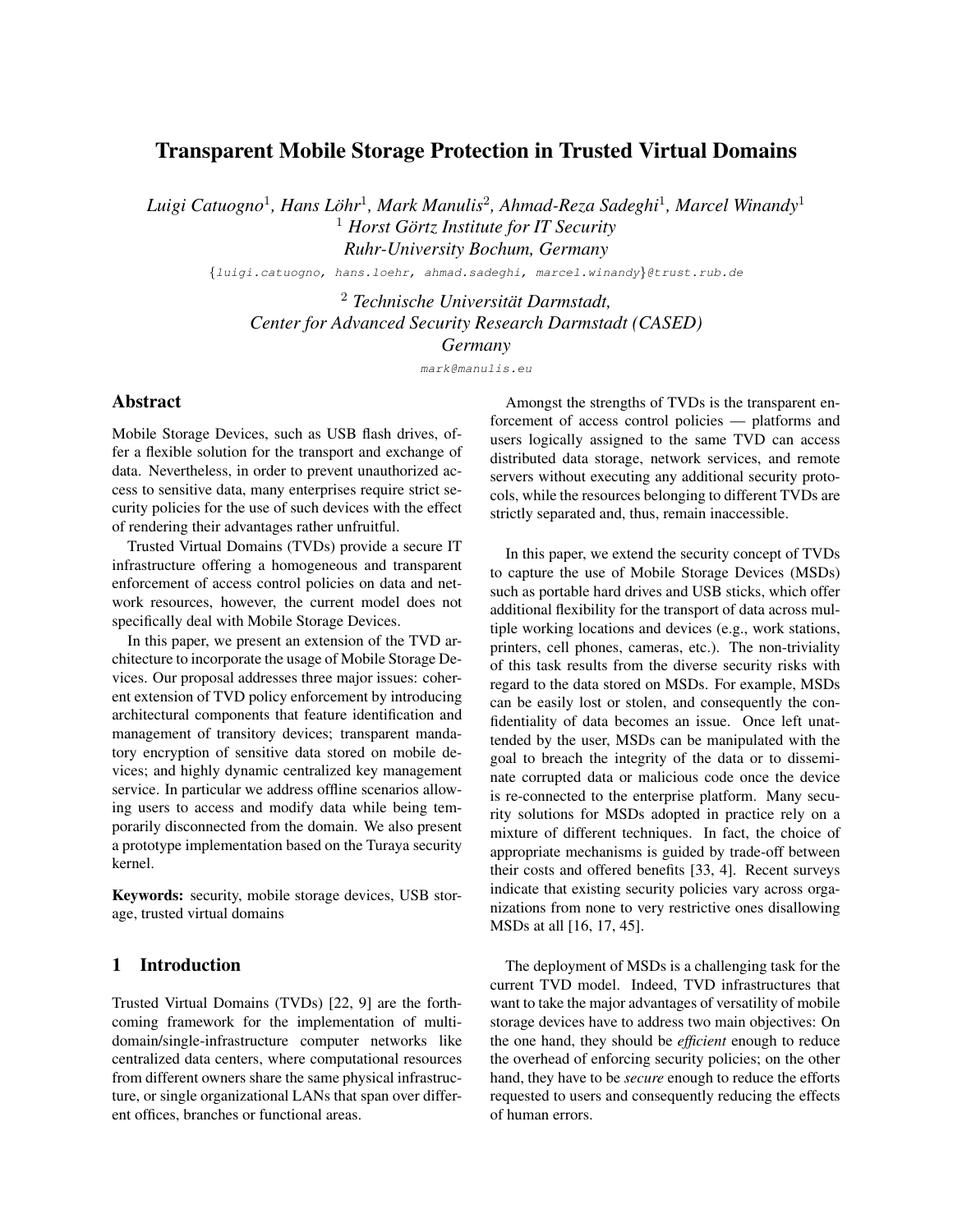Our Contribution In this paper we present an enhanced secure management model for MSDs within the framework of TVDs. Moreover, we present the design and the implementation of a comprehensive solution to enable transparent user-friendly encryption of sensitive data within a TVD. In particular, we address the usage of mobile storage devices to transport data within a domain by pursuing a separation between data storing and centralized key management. This separation is necessary to achieve offline data access, e.g., to allow a platform that is temporarily disconnected from the domain to process the data while preserving the desired security properties.

Paper organization We describe the problem definition in more detail in Section 2, and briefly overview the existing TVD concept in Section 3. Section 4 introduces our solution of integrating MSD management in TVDs, whereas we discuss the details of our MSD access control in Section 5. We describe our prototype implementation (Sec. 6), evaluate the security of our approach (Sec. 7), and discuss related work (Sec. 8). Section 9 concludes our work.

## 2 Problem Description

TVDs (see Section 3 for background) introduce a homogeneous and transparent infrastructure that aims at the separation between multiple domains with different security and trust policies. Enterprises and other organizations often have to deal with data of more than one security level. As a consequence, they separate their workflows to meet the different security requirements of their domains, e.g., working with confidential (internal) and public documents at the same time. The application of a TVD infrastructure can help these organizations to transparently enforce their security policies.

The incorporation and usage of mobile storage devices in TVDs would increase the flexibility of users in their workflows, but poses a challenging task in the design of the overall security architecture. MSDs are regularly employed to store copies of documents that the user may take home or to another office, raw data to be processed elsewhere, or on-the-fly data backups. In particular, MSDs are frequently used *offline*, i.e., plugged to any platform while it is not connected to the domain network (e.g., a laptop on the airplane).

MSD deployment raises several concerns about data confidentiality and integrity. Adversaries could intercept (steal) devices and try to read private data or even to make unauthorized changes. While encryption and digital signatures can achieve confidentiality and integrity of data stored on MSDs, the average human user is likely to be unskilled to properly configure and use standard security solutions. This may increase the probability of human errors and result in ineffective data protection. Moreover, users may feel any security policy as a nuisance that introduces overhead in their tasks and, therefore, try to circumvent or ignore it.

One important issue is that MSDs are passive components, thus enforcement of security policies relies on the computer they are connected to. We may assume the policy is correctly enforced as long as the MSDs are used within the TVD boundaries. This assumption is in general no longer true if any MSD is used outside its domain, e.g., when is connected to an outsider computer.

Our aim is to extend the TVD model with the benefits of using MSDs, allowing the transparent binding of an MSD to a certain TVD so that only platforms of the same TVD can access the stored data. Deploying MSDs within the TVD requires some refinement to the model due to the following concerns:

- *Device identification.* An MSD can move from a workstation to another without any control by the TVD infrastructure. Hence, whenever an MSD is plugged in, the platform should be able to distinguish the device and the domain this device belongs to.
- *Dynamic Device Management.* Unlike weighty storage devices, MSDs may unpredictably appear and disappear within the domain, according to the users' needs. This requires the introduction of an MSD management infrastructure in order to handle, e.g., creation and distribution of encryption keys.

## 2.1 The Offline Scenario

As mentioned above, MSDs are also used offline (i.e., the policy-enforcing platform is not connected to the domain), which introduces additional security problems. Almost all duties related to policy enforcement (e.g., authentication, key distribution, etc.) rely on interactive protocols. But policy rules may change, platforms may join/leave the domain (and should no longer access data), (disclosed) encryption keys may be revoked (and new ones should be generated and distributed). Whenever a policy change occurs, these changes have to be promptly propagated to all platforms in order to prevent further disclosure or sensitive data.

Hence, allowing offline platforms to access domain data stored on MSDs needs to fulfill the following security requirements:

• *Delegation*. Each domain platform should be able to enforce a policy (this means online and offline). For instance, each platform should store locally an instance of the policy and any credentials needed to enforce the policy.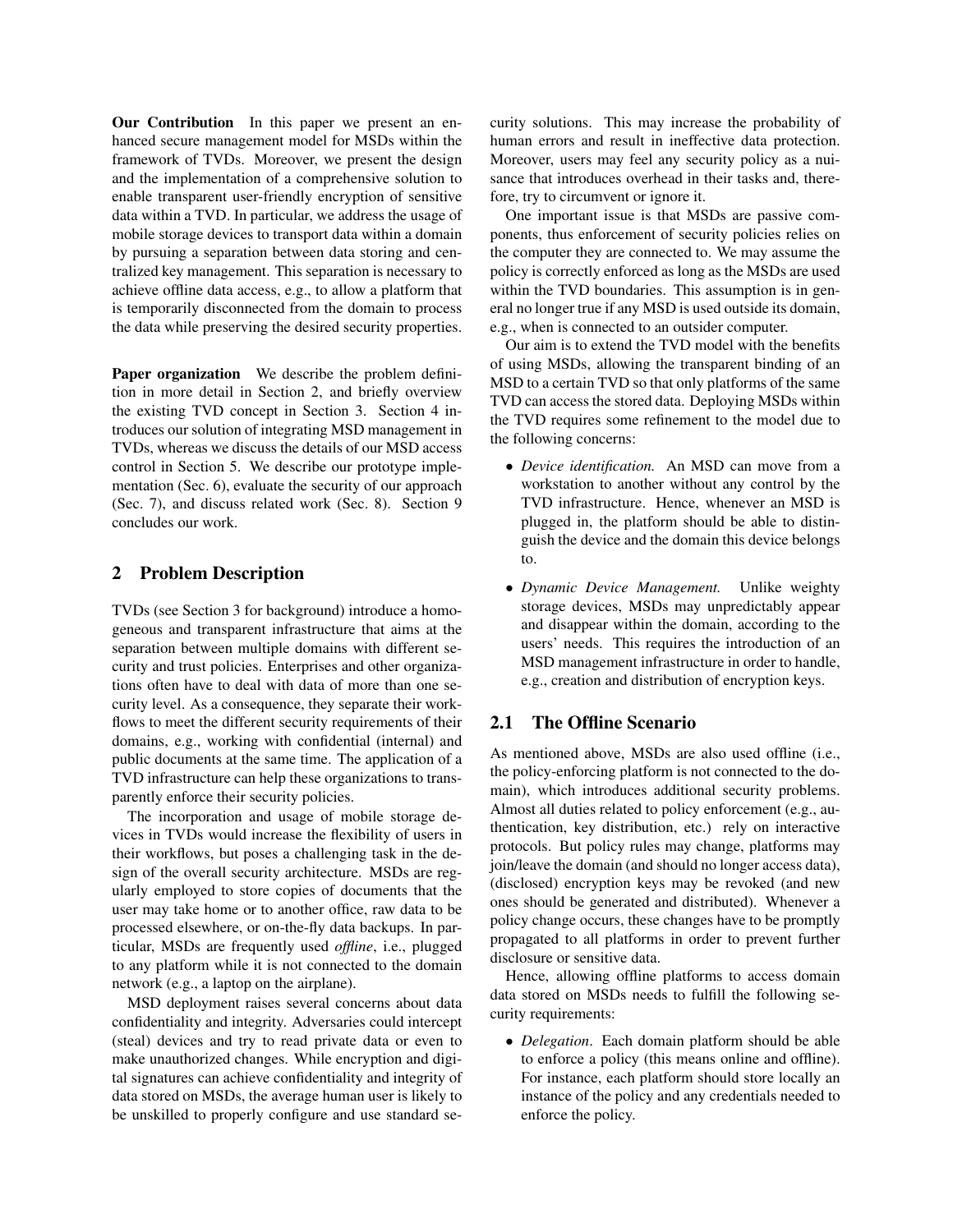- *Delayed revocation*. The notification of revocation of any platform, compartment, or device to offline platforms is delayed to the time they will re-connect to the domain network. In the meantime, data processed by these platforms and transferred over the domain through a mobile device may be made partially (or totally) invalid because of revocation. In order to validate data on mobile storage devices, every platform should be able to verify whether the data has been processed by a revoked platform.
- *Authentication and data integrity*. Access and data modification should be infeasible for outsiders.
- *Traceability and recovery*. Domain members should be able to track unauthorized data modifications and to reconstruct the previous data layout.

### 3 Background on Trusted Virtual Domains

Trusted Virtual Domains (TVDs) [22, 9] are a novel security framework for distributed multi-domain environments which leverages virtualization and trusted computing technologies. In this section we give a brief overview of the TVD concept and its features, and briefly introduce its main components and protocols.

In a virtualized environment, different applications and services together with their underlying operating systems are executed by different Virtual Machines (VMs) that share the same physical infrastructure. Each virtual machine runs in a logically isolated execution environment (which we call *compartment*), controlled by the underlying Virtual Machine Monitor (VMM). In such an environment, the user's work space is now executed by a virtual machine that is hosted by the VMM running on the physical platform along with other architectural components.

A TVD is a coalition of virtual machines that trust each other, share a common security policy and enforce it independently of the particular platform they are running on. Moreover, the TVD infrastructure contains the VMM and the physical components on which the virtual machines rely to enforce the policy. In particular, the main features of TVDs and the TVD infrastructure are:

- *Isolation of execution environments*. The underlying VMM provides containment boundaries to compartments from different TVDs, allowing the execution of several different TVDs on the same physical platform.
- *Trust relationships*. A TVD policy defines which platforms (including VMM) and which virtual machines are allowed to join the TVD. For example, platforms and their virtualization layers as well as

individual virtual machines can be identified via integrity measurements taken during their start-up.

- *Transparent policy enforcement*. The Virtual Machine Monitor enforces the security policy independently of the compartments.
- *Secure communication channels*. Virtual machines belonging to the same TVD are connected through a virtual network that can span over different platforms and that is strictly isolated by the virtual networks of other TVDs.

Figure 1 shows an example of two TVDs that are distributed over different physical machines, and illustrates main components of the TVD architecture and their relations. The *TVD policy* is a set of rules that state security requirements a compartment should fit to be admitted to the TVD (e.g., integrity measurements of the platform and VMs) and defines both *intra-*TVD and *inter-*TVD information flow policy. A special node, namely the TVD Master, logically acting as a central server, controls the access to the TVD following the admission control rules stated in the TVD policy. The TVD Proxy is a compartment that locally enforces the TVD policy on the platform it is running on. Several TVDProxies, belonging to different TVDs can be instantiated on the same platform.

The process of TVD establishment in two steps, "deploy" and "join", is detailed in [29]: With the TVD deploy protocol, the TVD Master verifies a platform and its ability to enforce the TVD policy. Then, in the TVD join procedure, the TVD Proxy (verified by the TVD Master during the deploy phase) can verify virtual machines that are executed on the platform, and admit them to the TVD. Trusted computing technology is used to establish trust in the reported measurement values. For example – following the TCG approach – hash values of the software boot stack (including BIOS, bootloader, and virtualization layer as well as loaded virtual machines) are stored in and signed by a Trusted Platform Module (TPM) [43] and reported to the TVD Master during an attestation protocol. The TVD Master can reliably verify whether the reported values match the required ones of the TVD policy. Based on this, the TVD Master can implicitly rely on the enforcement mechanisms of the local platforms.<sup>1</sup>

Techniques to isolate and manage the virtual networks of different TVDs are given in [10]. Basically, virtual switches on each platform implement VLAN tagging for

<sup>&</sup>lt;sup>1</sup>The definition of the required integrity measurement values in the TVD policy postulates knowledge about the behavior and security properties of the corresponding software programs. In practice, this can be achieved, e.g., through independent trusted third parties who evaluate and certify products according to evaluation standards like Common Criteria.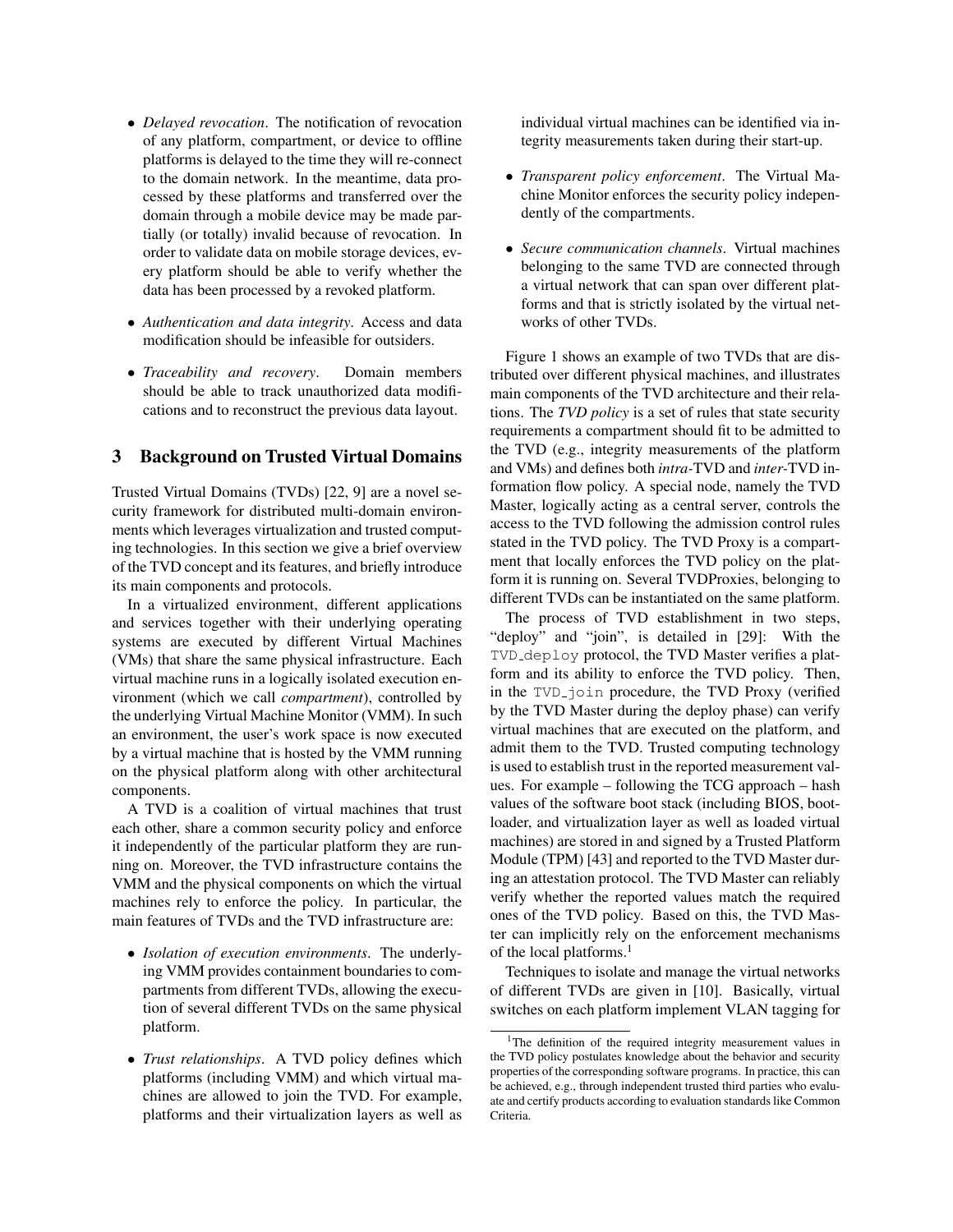

Figure 1: An overview of trusted virtual domains (TVDs)

*Part a) shows the logical view of two TVDs, distributed over two physical platforms. Part b) shows the physical deployment of the TVD components, including the TVD Master .*

local connections, and secure VPN for remote connections.

Various applications of TVDs were already shown and discussed in the literature. One example addresses the idea of applying the TVD concept for secure information sharing [26]. Other examples are virtual data centers [5], or enterprise rights management [20]. However, none of these works addresses the secure incorporation of mobile storage devices as we require.

### 3.1 Management of TVDs

The leading approach of management of TVDs within both centralized Virtual Data Centers and distributed organizational networks leverages on the deployment of advanced network management technologies (e.g., the *Web-based Enterprise Management* [14]) that provide highly integrated tools to accomplish administration tasks.

In a TVD-enabled infrastructure, management activities span over three levels. The *infrastructure level* concerns maintenance of physical resources, setup and configuration of the overall logical infrastructure, and assignment of resources to the different TVDs. At *domain level*, administrators take care of the TVD deployment, virtual machine setup and management of policies, devices and keys. Finally, at *compartment level*, running applications and current users can be notified of some events, coming from the underlying platform (e.g., revocation). At each level, administrators have an integrated management console that allows them to control all the operations under their responsibility. The administration of Virtual Data Centers with TVDs is discussed in [5].

### 4 Our Solution

In this section, we describe our solution to incorporate the use of mobile storage within the TVD framework. First, we describe how mobile storage operations are accomplished and, subsequently, we describe the new functionalities we introduce in the existing TVD architecture.

### 4.1 System Operation

Figure 2 shows an example TVD-enabled infrastructure in which two different TVDs are deployed. Each physical platform runs one or more virtual machines belonging to one of the existing TVDs. Several MSDs, variedly assigned to one of existing TVDs, are available to the users.

Here follows a typical usage example. The user Alice is working on the virtual machine  $VM_1$  and plugs in her USB stick  $D_1$  to the platform  $P_1$  to make a backup copy of her files. Some specific components running on the platform  $P_1$  (see Section 4.2.2) identify the plugged device, verify whether it has been assigned to the same TVD of  $VM<sub>1</sub>$  and retrieve the cryptographic keys that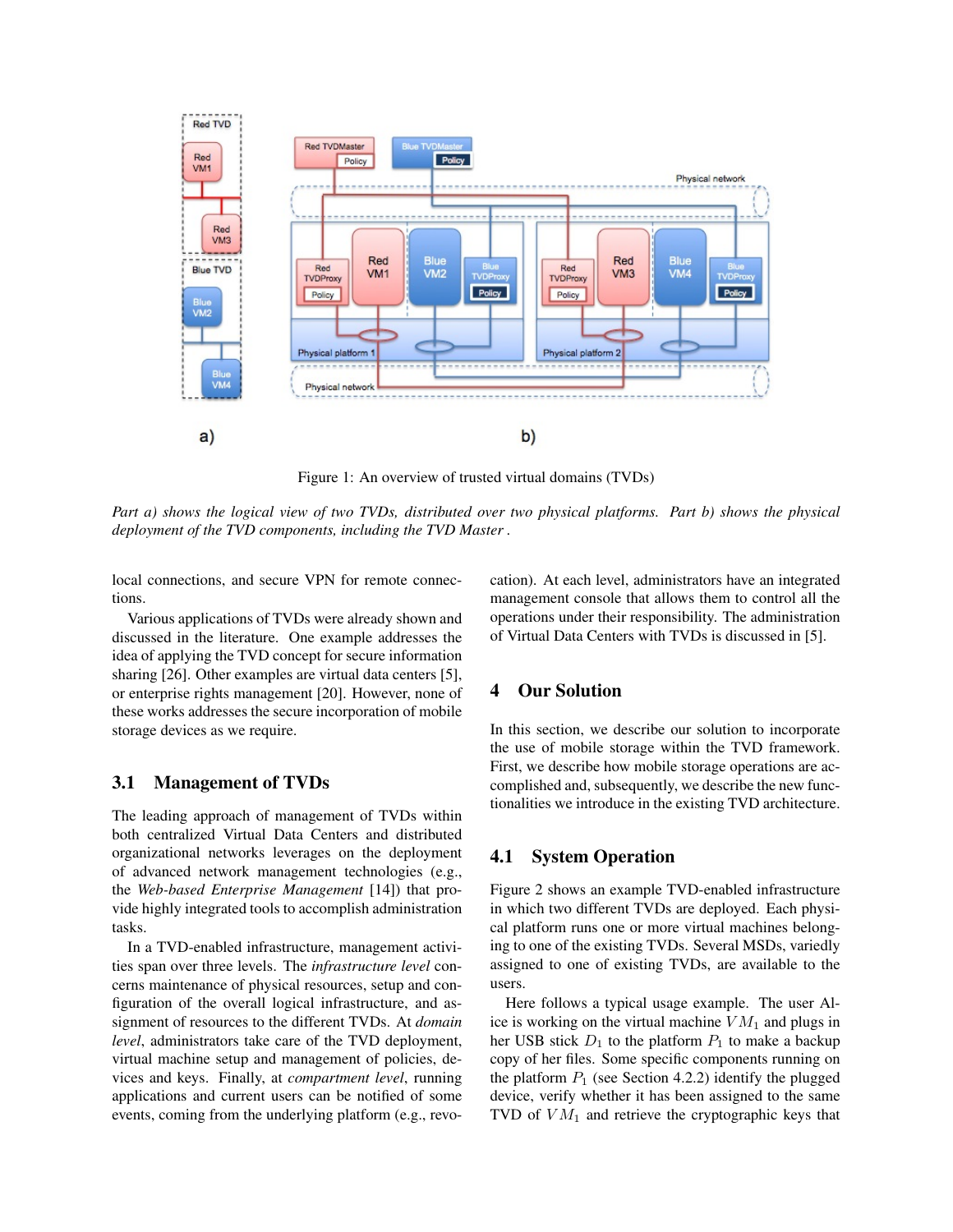are used to encrypt and decrypt data on it. If everything succeeds, the device is made available to  $VM<sub>1</sub>$ .

At this point, a further refinement to the device access control can be achieved on a per-VM basis. To this end, a set of rules that defines access privileges to each device assigned to the TVD (*device access policy*), has been added to the TVD policy. For each device, these rules state which operations and privileges (e.g., read, write) are granted to each virtual machine in the same TVD.

Hence, the platform  $P_1$  allows  $VM_1$  to mount the device  $D_1$  under the constraints stated by the device access policy (read-only, read-write). Finally, if it is consistent with access privileges of  $VM<sub>1</sub>$ , the copy of Alice's data can take place.

We recall that both device identification and key retrieval are performed automatically and transparently by the platform when the device is plugged in. The guest operating system of  $VM_1$  does not need any special software to open and access the device, and no additional operation from the user (e.g., further authentications besides login, or providing keys) is required to handle data contained on the device. Moreover, we stress that data encryption is mandatory, thus the user cannot choose to not encrypt data once the mobile storage device has been assigned to a TVD.

Data stored on  $D_1$  can be accessed only by those virtual machines which joined the same TVD. In particular, let  $D_1$  be plugged in to platform  $P_3$  which runs two virtual machines,  $VM_3$  and  $VM_4$ . The virtual machine  $VM_3$ , which is in the same TVD as  $D_1$ , can access  $D_1$ , whereas  $VM_4$  cannot. Trying to access  $D_1$  on a virtual machine from a different TVD leads to a failure, because the platform is not allowed to retrieve the corresponding encryption key.

### 4.2 Virtual Storage Management

The main idea of our approach is to add access rules and the management of cryptographic keys for mobile storage devices at those components which are already responsible for handling access rules and keys for the TVD network, i.e., adding the information to the TVD policy and performing the enforcement by the TVD Master and the TVD Proxies. Moreover, we add additional components to the virtualization layer of each platform to deal with the specifics of MSDs: the *MSD Manager* and a *vMSD* component. Hence, the trusted components of virtual storage management in a TVD are the TVD Master and, on each platform, TVD Proxy, MSD Manager, vMSD, and, of course, the virtual machine monitor. We explain the interaction of these components in the following subsections.

#### 4.2.1 Device Identification

Information needed for the identification of an MSD is contained in a special data structure named *identification record*, and stored on the device along with the data provided by the user. This information includes the name of the TVD the device belongs to, and the *device-id*, which uniquely identifies the device within the TVD. The identification record is generated and stored on the device when it is initialized.

#### 4.2.2 Device Key Retrieval

To each MSD, our architecture associates a *security record* containing some security related information (see Section 5.2), including encryption keys. Security records of all MSDs are indexed by the *device-id* and are stored in a special database: the *Domain Device Directory (DDD)*, placed at the TVD Master. On every platform, each TVD Proxy handles a *Local Device Directory (LDD)* that partially replicates the domain directory of its domain. Physical platforms run a stand-alone component: the *MSD Manager*, which waits for a device to be plugged in. When this happens, the MSD Manager reads the device's identification record and extracts the *device-id* and the name of the TVD it is assigned to. The MSD Manager checks whether the TVD Proxy for that domain is running on the platform, and if so, the MSD Manager requests it to fetch the security record for the plugged device from the LDD.

If the record is found, the TVD Proxy allows the MSD Manager to open the device and releases its keys. If the TVD Proxy cannot find the requested record, it forwards the request to the TVD Master, which in turn searches for the record in the Domain Device Directory and replies either the requested record or an error message. Finally, the TVD Proxy stores the received record in the Local Device Directory and goes on.

The Local Device Directory fulfills two important functions. The first one is: allowing offline platforms to open a subset of mobile storage devices assigned to their domain, provided the corresponding security records have been added previously. The second one is: avoiding that the TVD Master is queried every time an MSD is used within its domain.

#### 4.2.3 Accessing Devices

As stated above, neither the user, nor the virtual machine (which runs a commodity operating system) need to perform any additional task to access the MSD. Indeed, in our architecture, plugging in an MSD to a platform looks like plugging in a plain mobile storage that stores data in clear, from the virtual machine's point of view.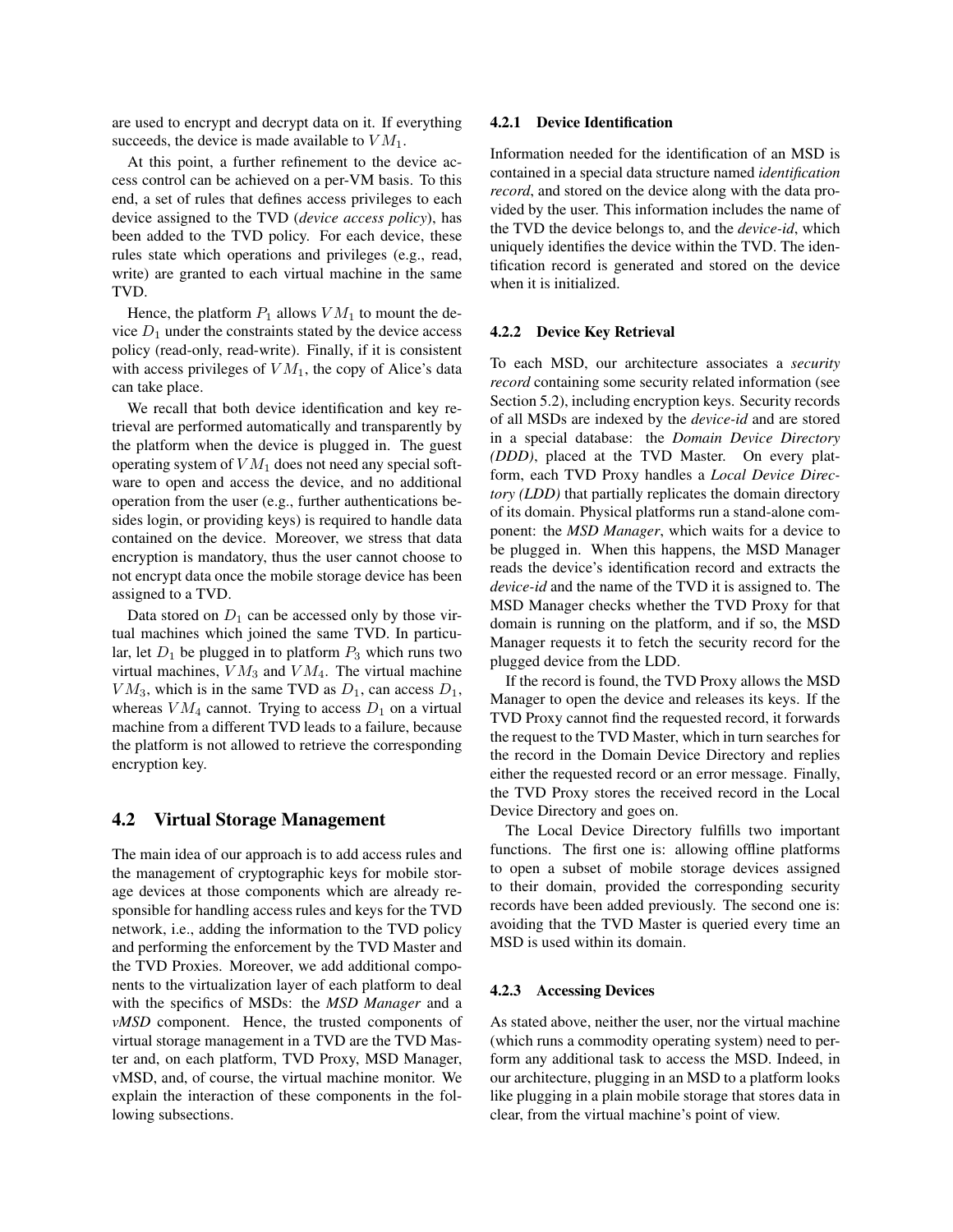

Figure 2: Example of using MSDs in an environment with two TVDs respectively named *red* and *blue*.

Data encryption (as well as device access policy enforcement) is performed by a specific component running on the platform: the *virtual MSD (vMSD)*. The vMSD features an encryption layer through which the VM mounts and accesses the device.

More precisely, a vMSD instance is created for each MSD plugged in to the platform and is given the corresponding keys by the TVD Proxy once the key retrieval has been completed successfully. The vMSD announces itself to the VM as a virtual device. All data the virtual machine reads/writes through the virtual device is processed by the vMSD layer and stored on the real MSD.

## 4.3 System Administration

#### 4.3.1 Device Initialization

New mobile storage devices are assigned to a TVD through an initialization procedure. When an unassigned MSD is plugged in to a platform, the user is asked whether the system may initialize it.

The initialization requires the cooperation of the TVD Master. Indeed, the TVD Proxy running on the platform requires the TVD Master to generate the identification record and the security record (see Section 5.2) for the new MSD. The former is sent back to the platform and stored to the device via the vMSD whereas the latter is saved in the domain device directory and propagated to the requesting platform via the key retrieval procedure.

The device access policy can be determined at different levels. Users can explicitly provide the rules they need for their devices, or some general rules, stated both at platform or at domain level can be applied as default policy. Anyway, it is the TVD Master which writes the requested rules to the TVD policy.

When an MSD should be removed from a TVD, it can be de-initialized by simply deleting its security record from the Domain Device Directory (see Section 5.2).

### 4.3.2 Revocation

Any user, virtual machine or platform, may leave the TVD for administrative reasons or can be revoked because any kind of corruption has been discovered. In both cases, the administrator has to edit the TVD policy and any other involved data structures at the TVD Master (e.g. the Domain Device Directory).

Administrative revocations can be integrated within the setup and configuration procedures featured by the employed network management framework, so that, while modifying the layout of the network, administrators can consistently update the TVD policy.

The TVD architecture allows the TVD Master to realize whether platforms or virtual machines have been corrupted when they try to respectively deploy or join the TVD. The consequent failure can be notified to the administrator who can adopt the needed measures through the management facilities.

At the moment, the architecture presented in this paper does not feature any mechanism to automatically detect run-time intrusions. We discuss details of revocation in Section 5.5.

### 5 MSD Access Control Management

In this section we describe the realization of our MSD access control management. First, we briefly describe the enabling technologies, mainly cryptographic primitives we use, followed by a description of the initialization phase, and how the access control of MSDs is handled.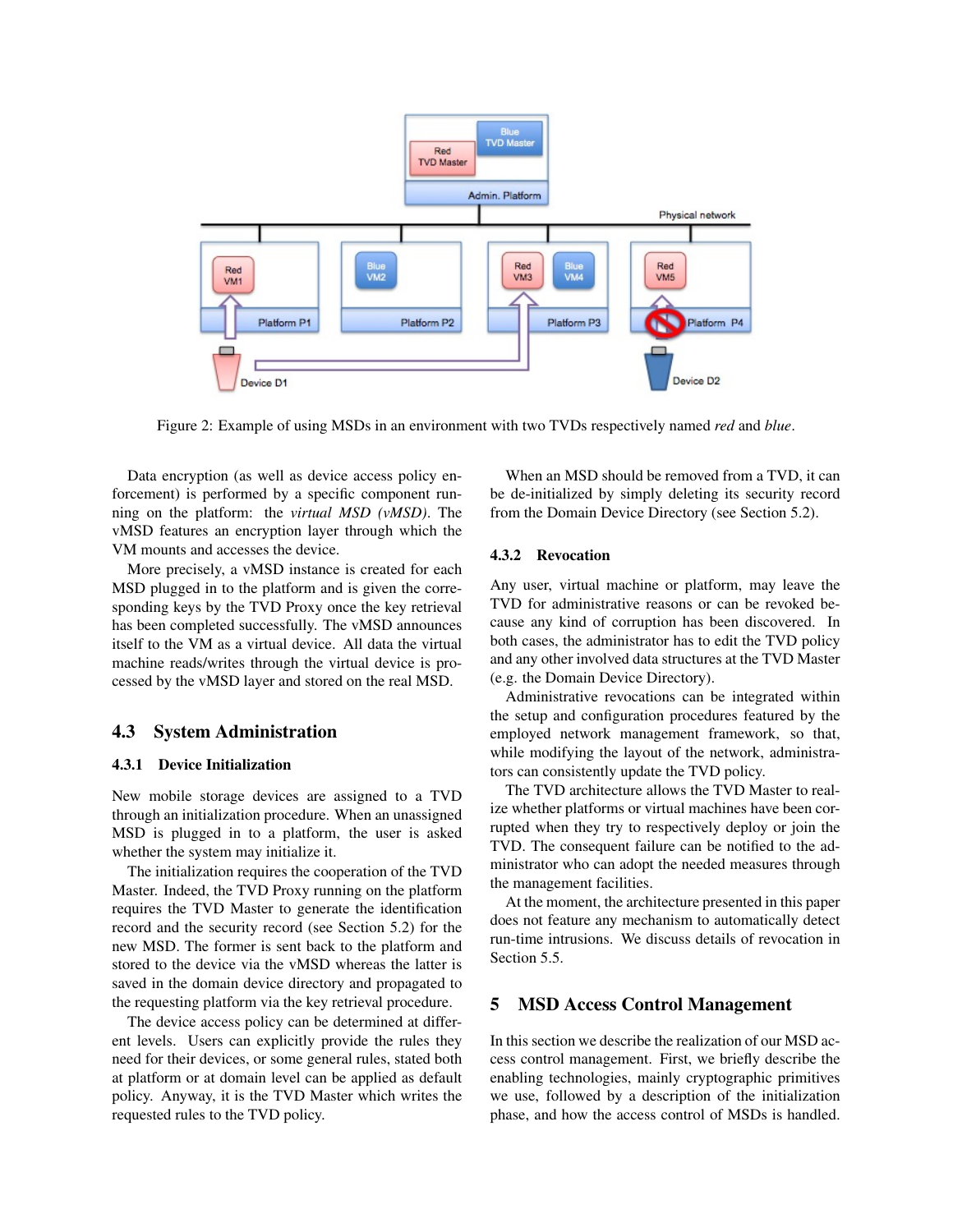Last but not least we present the more advanced feature of key revocation.

## 5.1 Building Blocks

In our architecture we apply two cryptographic primitives: a symmetric encryption scheme with lazy revocation for data encryption and an identity-based signature scheme for data authentication. Our solution is intended to be independent from the employed cryptographic primitive, so we base our design on a general model like the one discussed in [2]. Therefore, we briefly recall terminology and notation needed in the following. For more details, we refer to [2].

#### 5.1.1 Lazy Revocation

A group of users share some data encrypted with the same symmetric encryption algorithm. In general, a validity time (timeslot) is assigned to each key. So, if  $t$  is the current timeslot, all keys  $k_i$  generated at times  $i < t$ , are considered revoked. At time  $t$ , all group members know the *current* key  $k_t$ . Whenever a user leaves the group, the current key is revoked and the new key  $k_{t+1}$ is generated and delivered to the remaining group members. The lazy revocation concept is based on the assumption that protecting old data from revoked users is not necessary since they could have accessed the data already and disclosed it to outsiders or other parties. Hence, previously encrypted data are not re-encrypted, whereas new data will be encrypted with the new key in order to preserve confidentiality. Each user still needs old keys to read data encrypted at previous timeslots.

To avoid that participants store all revoked keys, several schemes [3, 32] provide users with a single *user master key*  $K_t$  for each timeslot t.  $K_t$  can be used to *extract* all keys  $k_i$   $(0 \le i \le t)$ . This kind of schemes is characterized by a *trusted status* for each timeslot t. The initialization algorithm of the lazy revocation scheme generates the initial engine state  $E_0$  related to the timeslot  $t = 0$ . User master key  $K_0$  is *derived* from  $E_0$ . When a revocation occurs, the scheme *updates* its state taking current state  $E_t$  to the new state  $E_{t+1}$ , hence, a new master key  $K_{t+1}$  is derived and delivered. Revoked users still know  $K_t$ , but cannot use it to *extract* the new key  $k_{t+1}$ .

#### 5.1.2 Identity-Based Signature

Let  $W = \{w_1, \ldots, w_n\}$  be a group of identities (of users or platforms), represented as binary strings. An Identity-Based Signature (IBS) scheme [23, 18] is initialized by a trusted Key Generation Center (KGC) which generates the *master secret key* SK and the corresponding *master public key* PK. Then, using SK and an identity w, KGC can derive the appropriate *secret signing key*  $SK_w$ , which it then securely transports to  $w$ . This allows  $w$  to generate own signatures  $\sigma_w$  on any message of its choice, which can be verified by others using the identity  $w$  and the master public key  $PK$ .

### 5.2 Initialization

For each TVD, we assume a TVD Master, which is always online in order to handle new key retrieval requests from the various platforms. The TVD Master creates and manages for each mobile storage device the states  $E_t$  and master keys  $K_t$  for lazy revocation, as well as the master secret key  $SK$  and master public key  $PK$  for the identity-based signature scheme. To allow each platform to verify signatures made by the TVD Master, we assume a public-key infrastructure that enables the TVD Master to issue certificates for new master public keys.

In particular, the initialization ("coloring") of a new mobile storage device  $D$  for a TVD works as follows. Let the TVD be identified by (have the color) *tvdID*. Assume M to be the TVD Master of *tvdID*. Once the blank device  $D$  is connected to a platform  $P$ , the Virtual Storage Management of  $P$  formats the device and requests the local TVD Proxy belonging to *tvdID* to generate an identification record  $IR$  for the device. The TVD Proxy contacts the TVD Master to issue the record containing a newly generated device-id d and *tvdID*. Figure 3 shows the corresponding protocol.

Beside the creation of the identification record, M also initializes encryption and signature schemes for D. M creates the tuple  $(E_0, PK, SK, W, RL)$ , where  $E_0$ is the initial state of the symmetric encryption scheme,  $PK$  is the master public key and  $SK$  the master secret key for the IBS scheme,  $W$  is the set of writers (it is given as input to the initialization procedure) and RL, initially empty, is the set of revoked writers. All these information associated to  $D$  are stored in a newly created entry in the *Domain Device Directory* (DDD) on M.

M derives its own signing key  $SK_M$ from  $SK.$   $M$  signs the identification record  $(d, tvdID)$  under  $SK_M$  and sends the result  $IR := (d, tvdID, sig[SK_M](d, tvdID))$  to the TVD Proxy, which in turn stores it to the device. Now we have  $D.id = d$  and  $D.owner = tvdID$ . The latter indicates to which TVD the mobile storage device is assigned, i.e., the "color" of the TVD. Note that storing files from different TVDs on the same device is logically equivalent to having one device for each TVD. Here, for simplicity, we consider only the second case.

Note that neither  $E_i$  nor  $SK$  are delivered to any platform, they are stored and processed only on the TVD Master  $M$ . Indeed,  $M$  distributes to each platform  $P$  the key management record  $r =$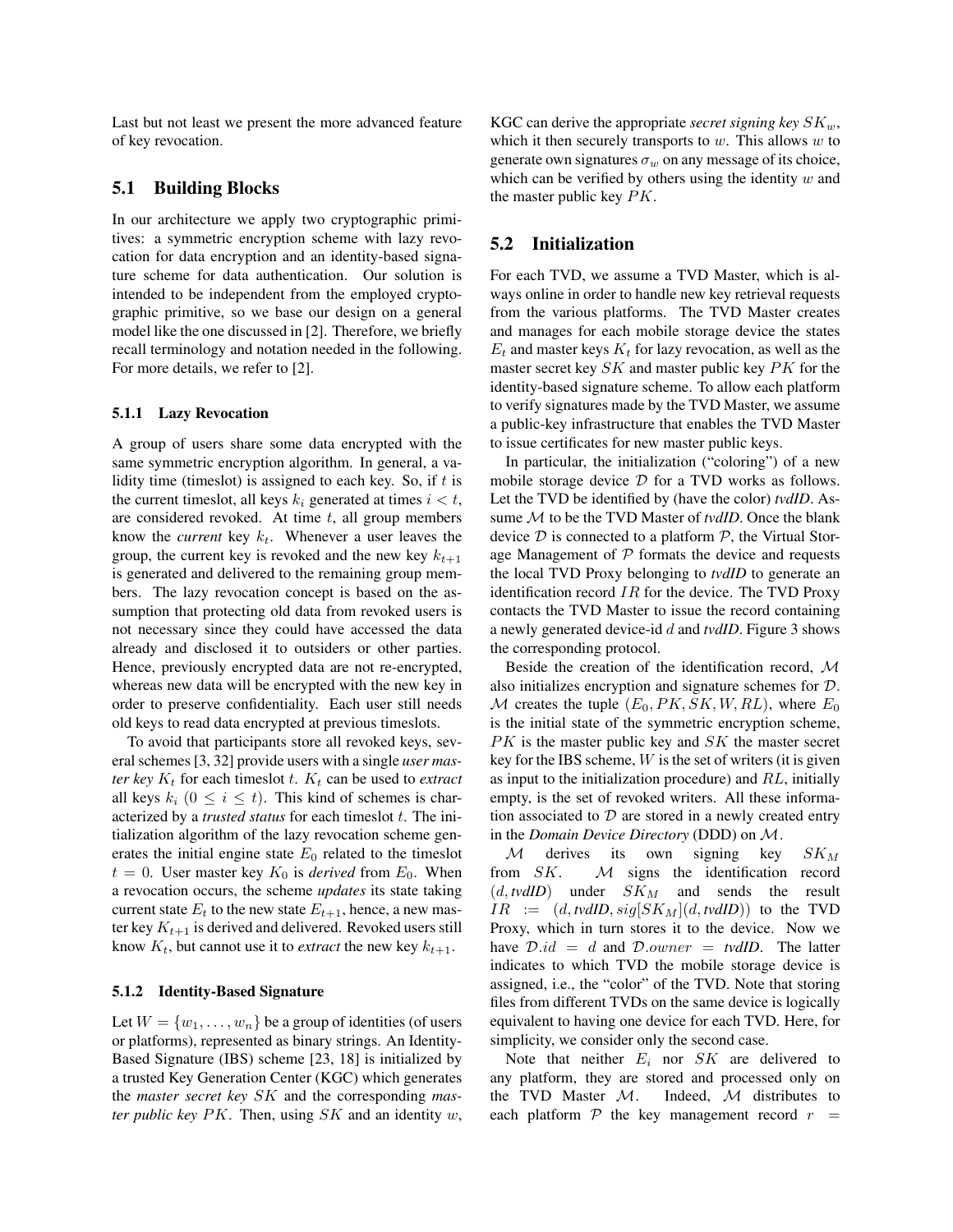

Figure 3: Device coloring protocol.

 $(d, (K_t, PK, SK_P, W, RL))$  where:  $K_t$  is the *current* master key for encryption, and  $SK_P$  is the signing key of the platform  $P$  which was derived from  $SK$  by the TVD Master. The record r is stored in the *Local Device Directory* (LDD) of the corresponding TVD Proxy on P.

Device De-Initialization A device can be "uncolored" by deleting its identification record (by formatting it) and erasing its corresponding entries in the global (DDD) and local device directories (LDD). Entries in both directories can have an expiration time, to avoid that the TVD Master keeps information about devices forever.

## 5.3 MSD Access Control Mechanism

When a device  $D$  assigned to the TVD is attached to the platform  $P$ , which hosts VMs of the same domain, then the Virtual Storage Management of  $P$  extracts the identification record  $IR$  from the device. If the device is recognized, i.e., D.owner is this TVD and the signature of  $IR$  is valid, then the MSD Manager requests the corresponding TVD Proxy to search for the record indexed by *d=*D*.id* in its Local Device Directory in order to obtain the device keys. If the entry is not found because the device has not been attached to this platform yet before, the query is forwarded to the TVD Master  $M$ .

## 5.4 File Storage

In a naive approach, a platform, once it has obtained required keys, gets the whole file from the device, decrypts it, verifies the attached signature and makes it available to user applications. Eventually, it encrypts and signs the updated file and copies it back to the device. This approach raises a problem: new data overwrite old data.

To fulfill our *traceability and recovery* requirement, we store data to the MSD using a *versioning filesystem*.

In a versioning filesystem, each file can exist in several versions. Usually, users can access transparently (unlike in conventional application-level revision control systems [41]) the latest file version as in a regular filesystem, whereas a set of user-level utilities feature several administrative tasks on file versions.

Versioning filesystems allow to record the history of changes to files in data repositories, and are useful where it is needed to maintain accurate logs of data flows and possibly to reverse some operations.

The versioning policy we adopted is known as *Copyon-write*: a new file version is created each time it is modified, e.g., by a write operation. Hence, a node which accesses any input file  $f_i$ , saves (and signs) its version to the mobile storage device as a new file  $f_{i+1}$ , instead of simply overwriting the previous one. Afterwards, each node can load the latest version of any file for which it can successfully verify the signature.

As a consequence of this versioning policy users will progressively consume all the available storage space on any device. Therefore, the TVD policy also defines a *purge* privilege that allows certain users to delete or merge old versions. The purge operation is rather critical, hence, it is intended to be done only by domain administrators and only when the device is connected to an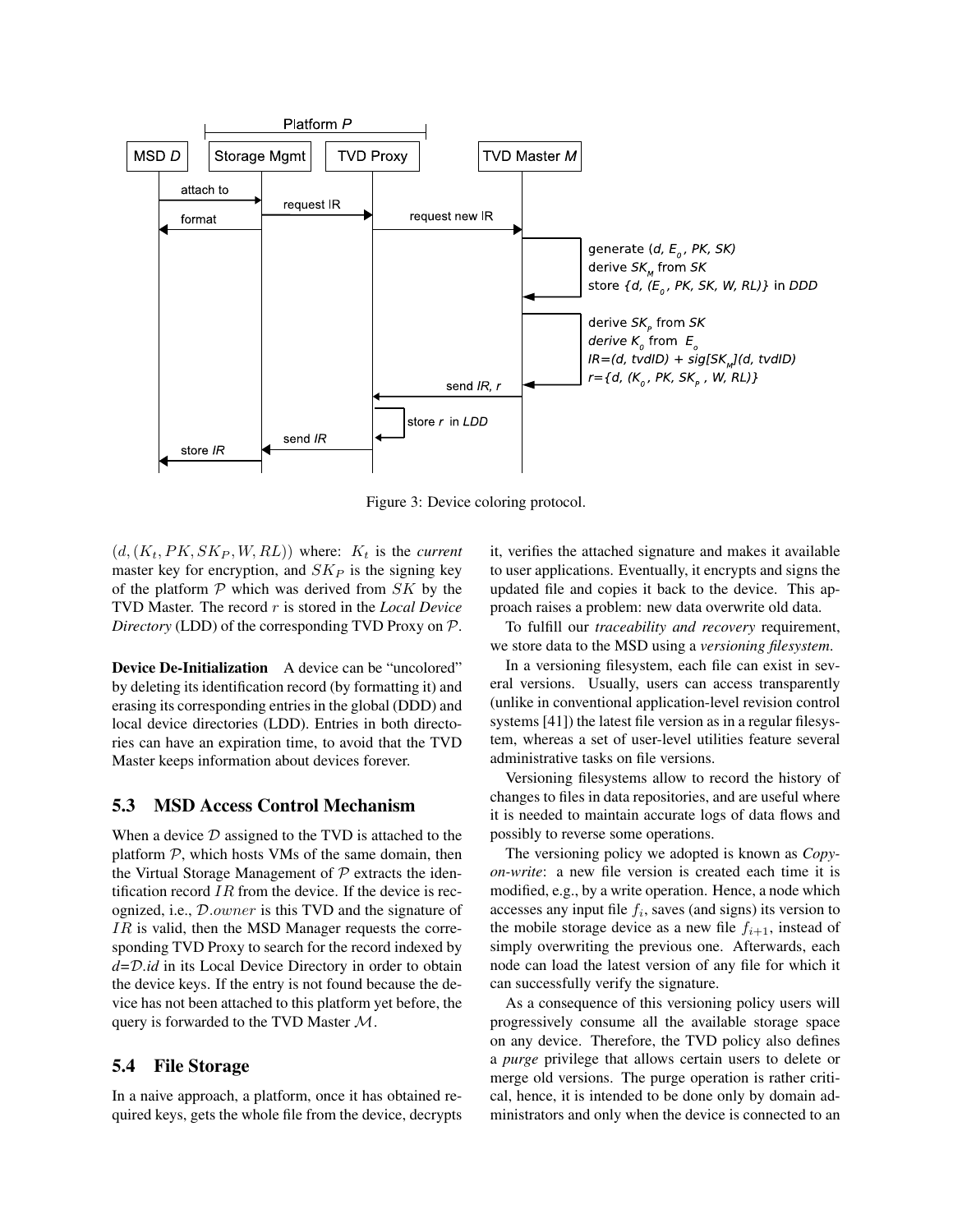online platform.

We embedded both data security (encryption and digital signatures) and handling file revisions into our architecture. The Virtual Storage Management performs the corresponding operations transparently with respect to user compartments.

## 5.5 Revocation of Cryptographic Keys

Both encryption and signing keys can be revoked in three cases:

- *Member revocation:* Whenever a platform, VM, or user is no longer member of the domain, the TVD Master updates the encryption key (and revokes the signing key if any).
- *Key disclosure:* Whenever it is known that a key has been disclosed to unauthorized parties (e.g., due to malicious users or compromised platforms), the corresponding key must be revoked.
- *Expiration:* Creating and updating keys are bound to a timer.

Suppose that at time t, revocation of  $k_t$  is requested,  $M$  updates the encryption engine taking it from state  $E_t$ to state  $E_{t+1}$ , derives the new master key  $K_{t+1}$ .  $K_{t+1}$  is delivered to platforms that can extract the new encryption key  $k_{t+1}$ .

To revoke the signing key  $SK_w$ , the TVD Master M adds  $w$  to the revocation list  $RL$ . If the revoked key has to be replaced by a new one,  $M$  generates a new writerid  $w'$ , puts it into the set  $W$  of write-enabled nodes and sends it to the node previously known as  $w$ . Moreover,  $M$  sends the new revocation list  $RL$  to all other platforms. All data signed with the revoked key  $SK_w$  are no longer accepted by any platform.

Key revocation may occur asynchronously with respect to device access and the periodical update requests by TVD members. Therefore we setup a key event notification system in which the TVD Master notifies a revocation to all platforms hosting VMs of the domain by raising an appropriate event or alarm. Once the event notification has been received, each online platform renews its keys. Event notifications are queued and are delivered to offline platforms once they connect to the TVD.

## 5.6 Offline Scenario

We briefly revisit how requirements raised in the offline (but also online) scenario are addressed by our MSD access control management:

• *Delegation*: Once the TVD<sub>-</sub>deploy protocol [29] has been carried out, the TVD Proxy locally stores an instance of the TVD policy and a certain set of MSD key management records. Hence, it is allowed to enforce the policy and guarantee the access to the subset of MSDs whose keys are stored in the Local Device Directory LDD.

- *Lazy revocation*: Whenever a key revocation occurs, new data, encrypted with the newly generated key, do not overwrite the previous ones, hence, the old data are still available for offline platforms to which the new key has not been delivered. Revoked members, for instance layed-off employees, can still access old data. However, they could have copied the data already before revocation. The only concern is about data encrypted with a key the revoked member possesses, and where the revoked member obtains access to the device after revocation. We distinguish two cases: If data are written by an offline platform, they are encrypted with the old key, and hence are accessible to the revoked member. This cannot be prevented as long as offline writing should be supported. In the case the platform is online when writing, the data are written before revocation. Although it may be the case that the revoked member has never seen that data, we cannot guarantee this, because the data could already have been shared over the TVD network. Depending on the application requirements, we could re-encrypt all data at revocation time to further limit data leakage. However, this would incur performance overhead.
- *Authentication and integrity* are provided by the identity based signature scheme. Data written to a mobile storage device is digitally signed with the key assigned to the platform the device is attached to. Unauthorized changes afterwards can easily be detected by verifying the signature.
- *Traceability and recovery*: Employing a versioning file service allows to keep track of all modification made to the data, enabling offline platforms to access to the most recent version they can decrypt. Moreover, whenever a revocation occurs, it is possible to retrieve and delete all changes performed by the revoked platform.

### 6 Implementation

In this section we briefly describe our prototype implementation of the MSD management in a TVD architecture. In particular, we describe our implementation of the virtual storage management. Figure 4 illustrates our implementation.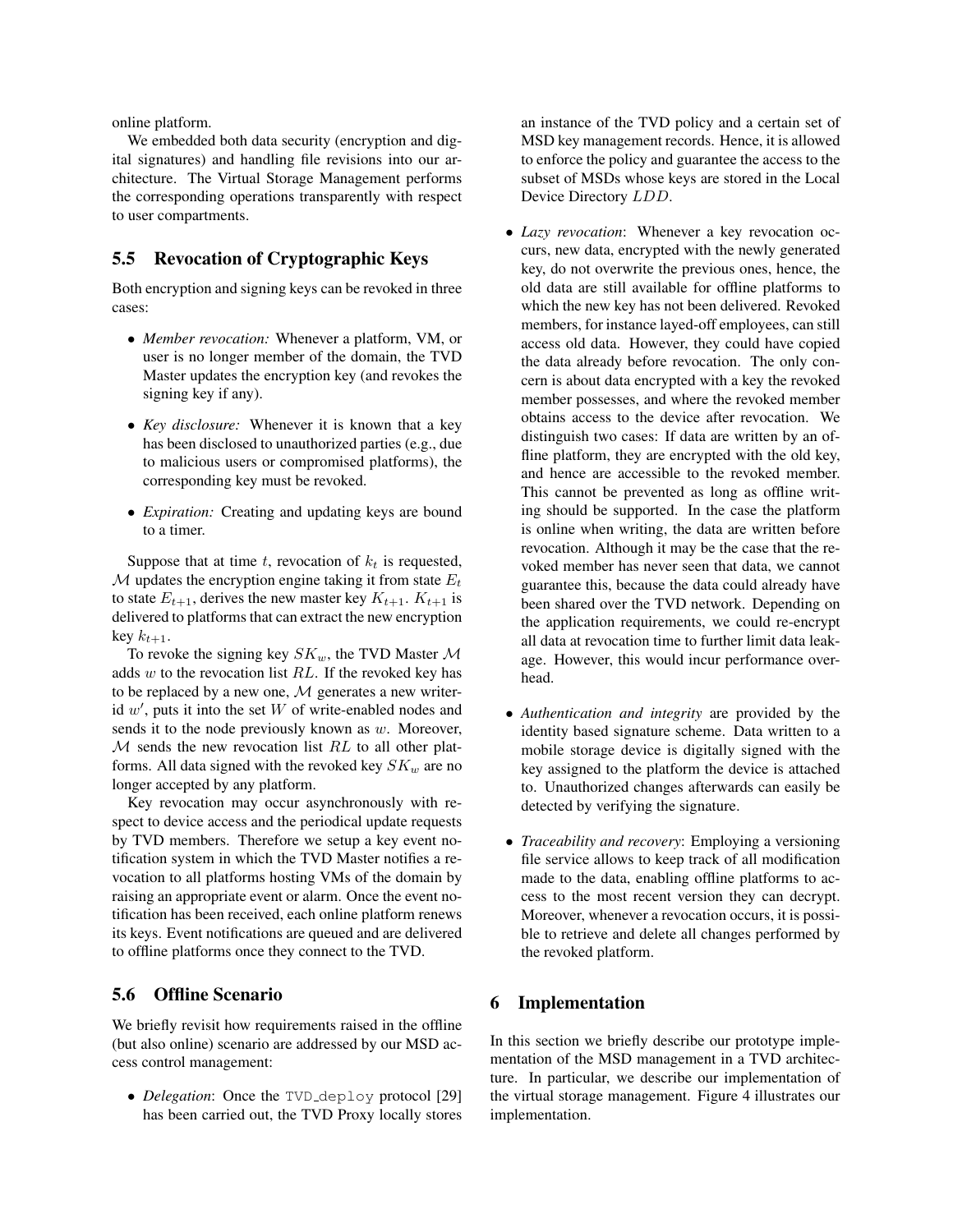

Figure 4: Compartments involved in mounting and accessing to an attached MSD.

Our prototype implementation is based on the Turaya [15] security kernel. Turaya is composed of two layers. The first layer is built upon an L4 microkernel [28], which ensures separation among logical execution environments (compartments) and runs services that feature resource management (memory management, I/O). On top of the L4 microkernel, compartments can be native processes (called L4 tasks) or virtual machines (e.g., L4Linux, which is a para-virtualized Linux). The trusted software layer provides security services including secure storage, compartment management, and trusted channel establishment.

In particular, a *trusted channel* [21, 39, 19, 1] is a secure channel established between two compartments that: (a) validate each the configuration and identity of the other, (b) negotiate each an encryption key depending on the configuration of the other, so that data sent over the channel by the former can be accessed only by the latter and *vice versa*. In our architecture, trusted channels are used for the communication between the TVD Master and TVD Proxies. In this way, the TVD Master is ensured that the TVD Proxy to which it is going to send security-critical data, is trusted, and that only that particular TVD Proxy can access data. On the other hand, the TVD Proxy is guaranteed that it is receiving data from the legitimate TVD Master. The *storage manager* is a compartment that provides a persistent storage for other compartments. The storage manager ensures confidentiality, integrity, and freshness of stored data and bind them to the configuration of their owner compartment. For binding data and establishing trusted channels we use trusted computing functionality of a TPM [43].

In addition to these services, our architecture introduces two components that allow the user compartments to access files on devices without having to deal with data encryption themselves.

- The MSD Manager is a compartment, implemented as an L4Linux virtual machine, which handles pluggable USB devices. When a USB disk is attached, the MSD Manager reads the identification record of the device and forwards it to the TVD Proxy for device recognition and, hence, for key retrieval.
- The *Virtual MSD (vMSD)* maps the physical encrypted device to a virtual (clear) one which is made available to each user compartment of the corresponding TVD. Once the TVD Proxy has retrieved the device keys, it requests the Compartment Manager to create the vMSD, which is implemented as a native L4 task for each MSD. When the device is detached, the vMSD is deleted.

Turaya components plus TVD Master, TVD Proxy, MSD Manager and vMSD compose the Trusted Computing Base of our architecture.

As already exposed in Section 5.4, our architecture stores data on mobile devices through a secure versioning filesystem in which file content is encrypted and each file version is signed by the user that created it. In our early experiments, the versioning filesystem has been implemented on Linux as a filesystem layer based on the FUSE [40] module, making the system independent from the underlying device filesystem format.

The diagram in Figure 6 summarizes the performance measurement performed with the Bonnie benchmark tool [8]. The first column of each group of measurements (version only) shows the respective performance achieved by the filesystem without performing neither encryption nor signature of data. The values summarized by the second column are obtained by running the test enabling cryptographic features on single versioned files. The purpose of this test is evaluating the overhead introduced by the encryption scheme. In the third column we can observe the performance measurement on files that have eight previous versions. In this case, we aimed to point out the overhead due to the signature verification of the previous file versions.

We preliminarily point out that in general performance of devices like USB sticks, memory cards and so on are not very good if compared with the traditional hard disks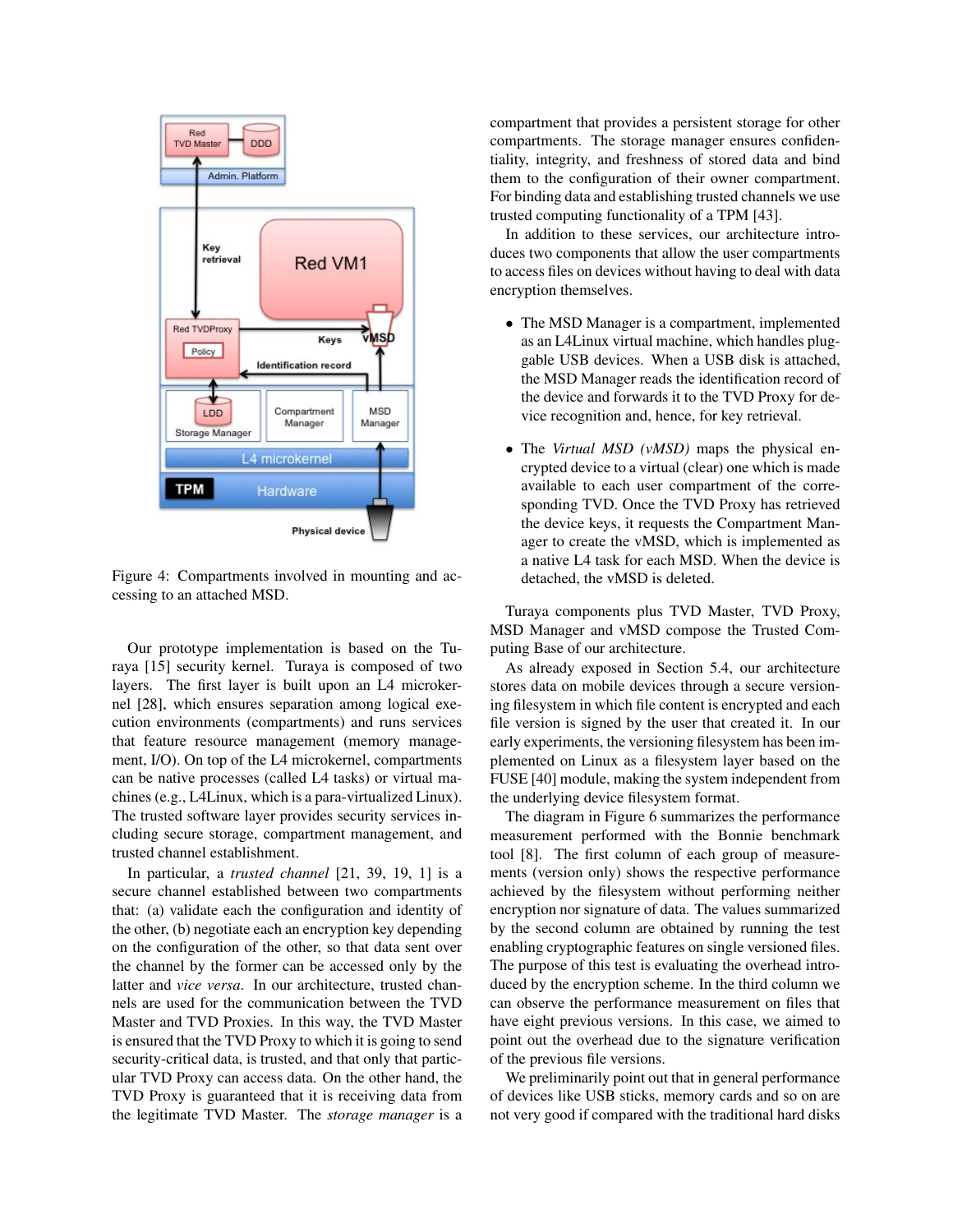and that the use of digital signatures (usually avoided in handling contents in secure filesystems) heavily affects performance. On the other hand, we notice that actually mobile devices are mostly used as temporary storage. That is, users prefer to copy documents lying on the pen drive to the local hard drive, edit them there, and then copy them back to the mobile device. Hence, in this usage scenario filesystem performance are not a critical issue. Nevertheless, our tests allowed us to focus on the filesystem reliability, though we find that these results are rather promising and some improvements could be achieved by enhancing the file signature mechanism.

## 7 Security Considerations

In this section we briefly focus on the main security aspects of our architecture, focusing on possible attacks an adversary could launch to untrusted components of our model: user application, devices and offline platforms.

We denote as "adversary" both an outsider entity who is unaware of any information about the network and its TVDs (e.g., old data and keys, namespace conventions), and revoked members with insider information who are no longer trusted and are assumed to act as adversaries.

We assume that adversaries are not able to attack the platform hardware. For example, adversaries cannot examine the content of the memory and possibly extract any information by rebooting the platform and analyzing its memory [24].

Moreover, our scheme aims at preventing disclosure of sensitive data through the misuse of mobile storage devices, whereas it is possible, for example, that insider attackers could make an illegal copy of a confidential document by taking a picture of the screen with a camera, or simply printing it. However, in this work, we do not cope with this kind of threats.

• *Attacks to user applications*. An adversary who exploits a user application running in any user compartment (or the compartment's OS itself), enjoys his victim's access privileges to the plugged MSD. The adversary can obtain and modify data through the application environment. However, the attacker can neither obtain the MSD keys he is using nor can he force the platform to change the keys currently used, as keys and encryption algorithms are not present in the application environment. This threat could be mitigated by letting the TVD Proxy periodically verify the integrity of the user compartment (e.g., each time check if records in the *LDD* are up-to-date). If the verification fails, the TVD Proxy asks the Compartment Manager to kill the hijacked compartment and requests the TVD Master for revocation of the key of the MSD it was using.

- *Attacks to the MSD*. The MSD is a passive device that cannot enforce any effective security measure. An adversary who physically accesses the device, can copy, corrupt and delete both files and the identification record, making the device content no longer available to legitimate users. However, adversaries cannot forge any valid data signature since they have not any valid signing key. Moreover, adversaries cannot read the content of the files stored on the MSD, because they do not possess the necessary encryption keys. However, revoked users can still read data that is encrypted with a key they obtained before being revoked. Roll-back attacks are always possible. Adversaries could make a copy of the filesystem at a certain time and afterwards they can overwrite each more recent version of any file. Revoked users can roll-back the MSD content to a date it was still legitimate and begin an unauthorized branch of the data.
- *Attacks to offline platforms*. Data modifications carrying signatures by revoked users are no longer considered valid. Offline platforms may still successfully verify signatures by certain revoked users, and even produce some output based on possibly malicious input. However, when the MSD containing such "corrupted data" is connected to an online platform, unauthorized modifications can be found and discarded. Nevertheless, in this way, revoked members might still obtain new data from offline platforms to which the new key has not been delivered yet. Currently, our implementation does not include a solution to this problem.

# 8 Related Work

The widespread use of Mobile Storage Devices (e.g., memory cards, USB sticks, transportable solid-state hard disks), that allow users to move files among different workstations, poses several problems, *in primis* related to data confidentiality and integrity. In order to cope with these problems, cryptographic mechanisms, i.e., encryption and digital signatures are useful means.

Cryptographic filesystems [7, 12, 27, 25] embed encryption mechanisms into the filesystem operation, featuring a way to encrypt data and metadata without any effort by user level applications. This makes it possible to have good performance and fine-grained security. In particular, the Plutus filesystem [25] features lazy reencryption [2] at the level of single file-blocks and the *key rotation* mechanism to efficiently generate and manage new encryption keys.

Traditionally, cryptographic filesystems provide a client-server architecture in which the former is trusted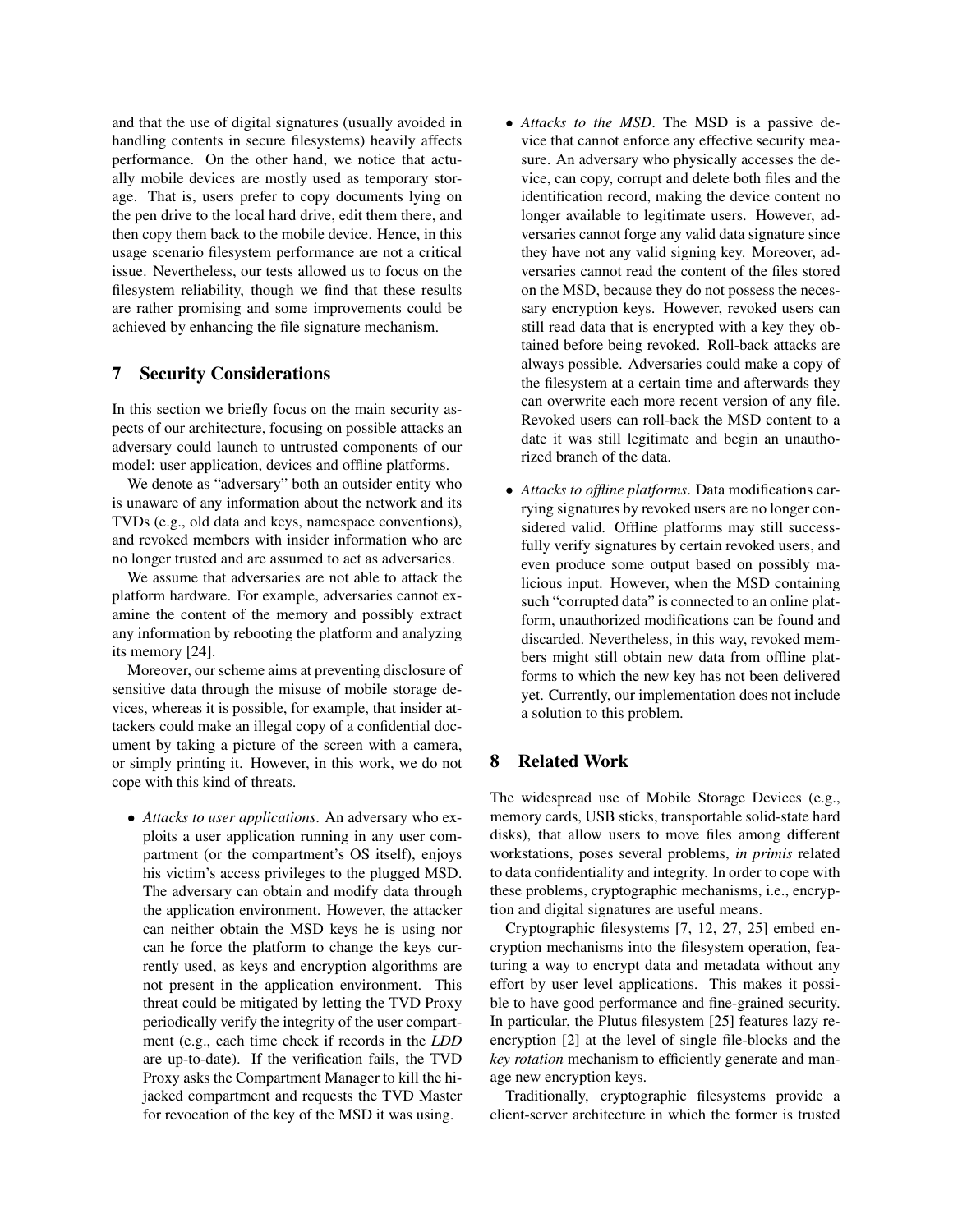

Figure 5: Performance. The first column (versioning only) shows the filesystem throughput without cryptographic features. The remaining columns show test results on encrypted and signed files, with in average *Vn* versions.

and features file content encryption, integrity verification and key management and the latter (untrusted) simply acts as storage for encrypted files. Although several encrypted filesystem can be used also to encrypt local storage devices, they best fit the networked scenario.

Solutions that focus on local storage encryption vary between full disk encryption enforced by hardware or software security modules and creating encrypted partition on local devices [30, 42]. In this case, the aim is guaranteeing the data confidentiality even if the device is stolen and connected to another computer.

The Virtual Private File System [44] leverages on virtualization to assure confidentiality whereas data is accessed through a possibly compromised operating system. Sensitive applications run in a trusted compartment and access their own separated storage through a filesystem layer that features data secrecy, integrity and recoverability and relies on the untrusted filesystem provided by a virtualized legacy operating system.

Encrypted filesystems as those mentioned above are built on top of a specific operating system and are generally not portable. This may introduce inacceptable constrains in a large scale environment. Moreover, distributed encrypted filesystems have, in many cases, their own key management infrastructure which may not be easily interoperable with other existing infrastructures (e.g., PKIs, LDAP). This introduces some redundancies and administrative overhead. Conversely, local storage encryption facilities essentially protect personal devices and workstation and do not feature any distributed key management service. The VPFS also suffers from this shortcoming. In contrast, our solution works for a wide range of applications and operating systems due to the virtualization approach. In fact, any application that can run in a VM transparently benefits from the underlying encryption mechanism. Moreover, it is possible to use the same mobile storage device with its encrypted data on various heterogeneous platforms since the TVD infrastructure provides an abstraction of the underlying encryption mechanism and its key management.

Several architectures aim at enforcing sophisticated security policies within large scale and multi-domain environments and are built on top of a filesystem encryption layer. In particular, the Concord framework [37] allows organizations to monitor data while it is accessed by mobile equipment and makes it possible to enforce the access policies even in a *disconnected* scenario. Institution's data are stored in encrypted form and encryption keys are shared (through a threshold encryption scheme) by a trusted policy enforcer and the user mobile device (e.g., a laptop). In order to access data, the user and the enforcer have to cooperate in order to reconstruct the data encryption key. This approach allows the infrastructure to promptly deny the access to data if it realizes the client has been compromised. In the disconnected scenario, the infrastructure restricts the user privileges to read-only accesses to a subset of organizational data. The role of the enforcer is played by a "disconnected" policy enforcer to which only a limited subset of encryption key shares has been delivered. To the best of our knowledge, Concord is the approach closest to our proposal. In our architecture, Concord's user machine and policy enforcer are collapsed into the same platform, though as different compartments, namely the virtual machine and the TVD Proxy. However, our solution features a less restricted off-line scenario (Concord's disconnected mode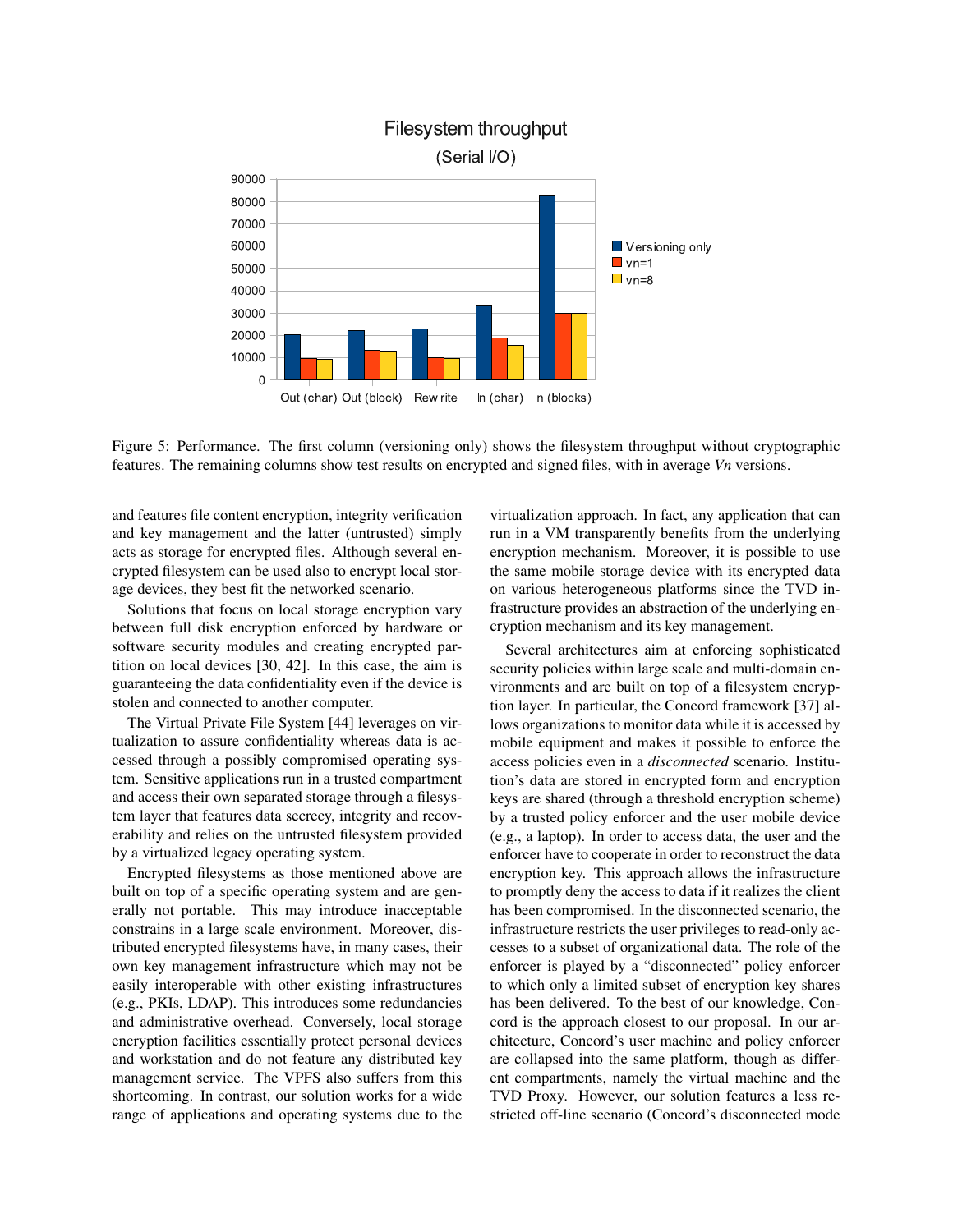does not allow users to modify protected data). Moreover, the virtual storage management in TVDs is in general more flexibile and transparent to the user.

Traceability and reversibility of data modification is an important feature when allowing full data access within the offline scenario and can be achieved through socalled file versioning services, available both at application level [41, 6] and at filesystem level [13, 31, 38, 34]. In particular, several recent proposals address security and integrity checks for stored data, as well as verifiable audit trails [36, 11, 35]. However, these systems do not fit our requirements since they have not been designed to handle totally passive storage devices.

## 9 Conclusion and Future Work

In this paper we presented an architecture for the secure and transparent deployment of Mobile Storage Devices (MSDs) within Trusted Virtual Domains (TVDs). We believe that multi-domain IT infrastructures addressed in the TVD model take advantage from the use of these devices. We argued that the usually adopted approaches to protect data stored on these devices suffer from several shortcomings, mainly due to: their intrinsic untraceability, their lack of any effective security feature, and the considerable overhead that their management introduce into the users' work. Moreover, we pointed out that introducing MSDs within TVDs is not a trivial task if the resulting architecture should still be compliant with some typical usage scenarios of these devices, and in particular in the offline scenario. We introduced a general model of a multi-domain environment that enables the secure and transparent use of MSDs and showed how to extend existing TVD architectures with MSD management components to realize this model. Finally, we sketched a proof of concept implementation based on the Turaya security kernel, which uses an L4 microkernel to provide protected execution environments for management services and virtual machines for reusing user applications.

Another important security problem is the proliferation of malicious software like trojan horses and viruses. Our solution limits such attacks, because only data written and signed by legitimate members of a TVD is accepted as input by other TVD members. However, legitimate members might still spread malicious code inadvertently (e.g., if they are infected by a virus). Future research might be directed towards preventing the execution and propagation of malicious code from MSDs.

### References

[1] ARMKNECHT, F., GASMI, Y., SADEGHI, A.-R., STEWIN, P., UNGER, M., RAMUNNO, G., AND VERNIZZI, D. An efficient implementation of trusted channels based on OpenSSL. In *Pro-* *ceedings of the 3rd ACM Workshop on Scalable Trusted Computing (STC 2008)* (2008), ACM Press, pp. 41–50.

- [2] BACKES, M., CACHIN, C., AND OPREA, A. Lazy revocation in cryptographic file systems. In *3rd International IEEE Security in Storage Workshop (SISW 2005), December 13, 2005, San Francisco, California, USA* (2005), pp. 1–11.
- [3] BACKES, M., CACHIN, C., AND OPREA, A. Secure keyupdating for lazy revocation. In *Computer Security - ESORICS 2006, 11th European Symposium on Research in Computer Security, Hamburg, Germany, September 18-20, 2006, Proceedings* (2006), vol. 4189 of *Lecture Notes in Computer Science*, Springer, pp. 327–346.
- [4] BEAUTEMENT, A., COLES, R., J., IOANNIDIS, C., MONAHAN, B., PYM, D., SASSE, A., AND WONHAM, M. Modeling the human and technological costs and benefits of USB memory stick security. In *Workshop on the Economics of Information Security (WISE)* (2008).
- [5] BERGER, S., CÁCERES, R., PENDARAKIS, D. E., SAILER, R., VALDEZ, E., PEREZ, R., SCHILDHAUER, W., AND SRINI-VASAN, D. TVDc: Managing security in the trusted virtual datacenter. *Operating Systems Review 42*, 1 (2008), 40–47.
- [6] BERLINER, AND POLK. Concurrent versions system (cvs), 2001. http://www.cvshome.org/.
- [7] BLAZE, M. A cryptographic file system for unix. In *ACM Conference on Computer and Communications Security* (1993), pp. 9–16.
- [8] BRAY, T. Bonnie filesystem benchmark tool. http://www. textuality.com/bonnie.
- [9] BUSSANI, A., GRIFFIN, J. L., JANSEN, B., JULISCH, K., KARJOTH, G., MARUYAMA, H., NAKAMURA, M., PEREZ, R., SCHUNTER, M., TANNER, A., DOORN, L. V., HER-REWEGHEN, E. A. V., WAIDNER, M., AND YOSHIHAMA, S. Trusted Virtual Domains: Secure foundations for business and IT services. Tech. Rep. RC23792, IBM Research, 2005.
- [10] CABUK, S., DALTON, C. I., RAMASAMY, H. V., AND SCHUNTER, M. Towards automated provisioning of secure virtualized networks. In *Proceedings of the 2007 ACM Conference on Computer and Communications Security, CCS 2007, Alexandria, Virginia, USA, October 28-31, 2007* (2007), ACM, pp. 235–245.
- [11] CACHIN, C., AND GEISLER, M. Integrity Protection for Revision Control. In *Applied Cryptography and Network Security: 7th International Conference, ACNS 2009, Paris-Rocquencourt, France, June 2-5, 2009, Proceedings* (2009), Springer, p. 382.
- [12] CATTANEO, G., CATUOGNO, L., SORBO, A. D., AND PER-SIANO, P. The design and implementation of a transparent cryptographic file system for unix. In *Proceedings of the FREENIX Track: 2001 USENIX Annual Technical Conference, June 25-30, 2001, Boston, Massachusetts, USA* (2001), USENIX, pp. 199– 212.
- [13] CORNELL, B., DINDA, P., AND BUSTAMANTE, F. Wayback: A user-level versioning file system for linux. In *Proceedings of Usenix Annual Technical Conference, FREENIX Track* (2004), pp. 19–28.
- [14] DISTRIBUTED MANAGEMENT TASK FORCE. "web-based enterprise management (wbem)". http://www.dmtf.org.
- [15] EUROPEAN MULTILATERALLY SECURE COMPUTING BASE(EMSCB) PROJECT. Towards trustworthy systems with open standards and trusted computing, 2008. http://www.emscb.de/.
- [16] EUROPEAN NETWORK AND INFORMATION SECURITY AGENCY (ENISA). Secure USB Flash Drives, June<br>2008 http://www.enisa.europa.eu/doc/pdf/ http://www.enisa.europa.eu/doc/pdf/ publications/SecureUSBdrives\_180608.pdf.